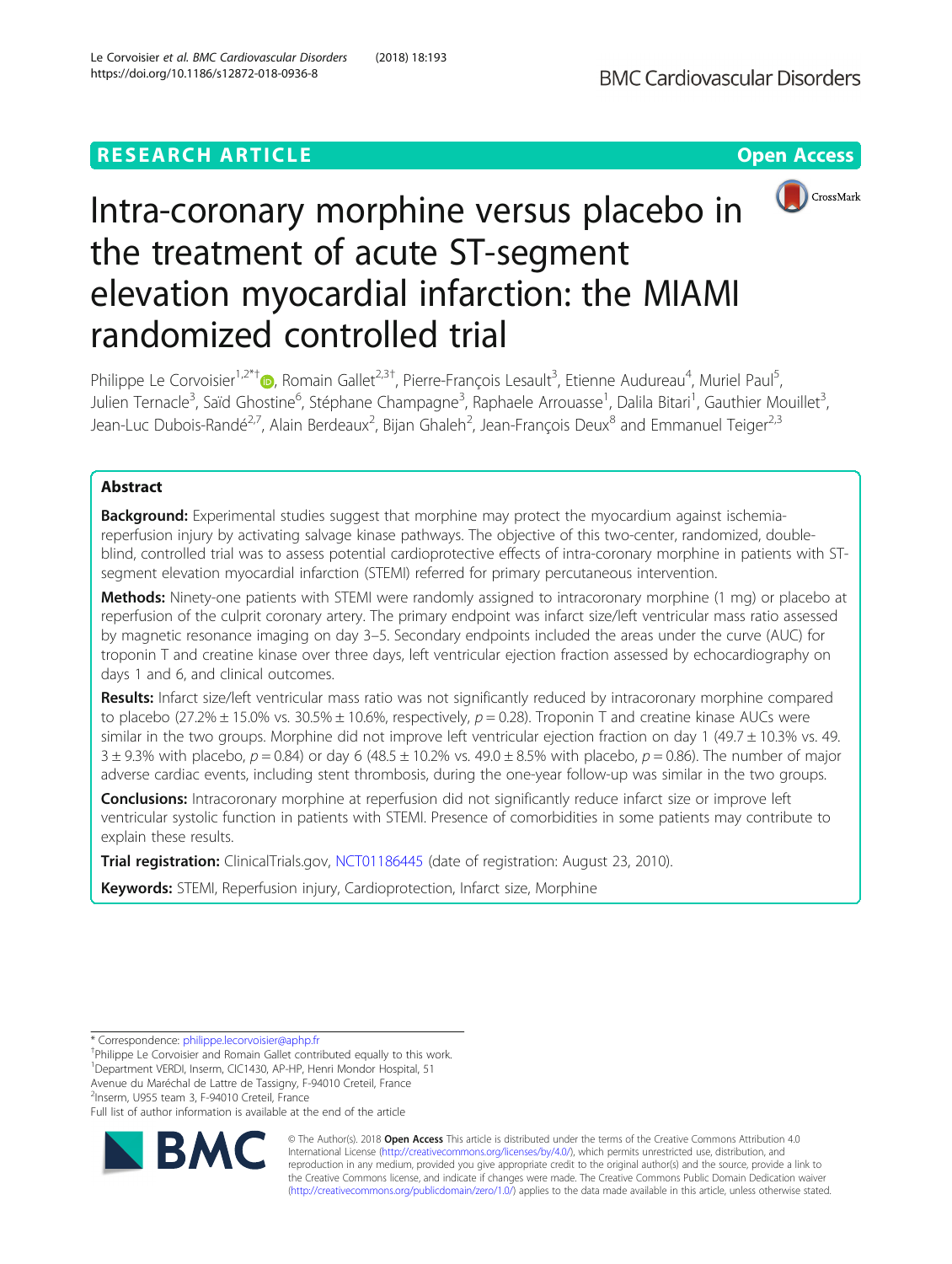## Background

Ischemic heart disease is the leading cause of morbidity and mortality worldwide. Although the prognosis of ST-segment elevation myocardial infarction (STEMI) has improved significantly in recent years [\[1](#page-7-0)], heart failure remains a common complication [[2\]](#page-7-0). Early reperfusion of the infarct-related artery is the cornerstone of the modern treatment of STEMI. However, reperfusion of the ischemic myocardium can induce additional cell damage by triggering various abrupt biochemical changes [[3,](#page-7-0) [4](#page-7-0)], including generation of reactive oxygen species, calcium overload, and opening of the mitochondrial permeability transition pore (mPTP) [[4\]](#page-7-0). These mechanisms induce the death of cardiomyocytes that were viable at the end of the ischemic period, thereby exacerbating the myocardial injury [\[3](#page-7-0)]. Treatments to prevent or treat ischemia-reperfusion injury may therefore be of major clinical interest.

Morphine holds promise for preventing ischemia-repe rfusion injury. Several experimental studies in rodents showed a reduction in infarct size after morphine injection at the time of reperfusion  $[5, 6]$  $[5, 6]$  $[5, 6]$ . The cardioprotective effects of morphine involve activation of the PI3-kinase pathway which enhances mitochondrial resistance to calcium overload and inhibits mPTP opening [[6\]](#page-7-0). Other data suggest a role for nitric oxide and  $K_{ATP}$ channels [[7,](#page-7-0) [8](#page-7-0)]. Similar cardioprotective effects have been reported for other opioid receptors agonists such as remifentanil [[9\]](#page-7-0).

The aim of this randomized, double-blind, placebo-con trolled, two-center study in patients with STEMI was to evaluate whether intracoronary morphine administration at the time of reperfusion diminished myocardial injury assessed by magnetic resonance imaging (MRI).

## Methods

This randomized double-blind placebo-controlled trial compared intracoronary morphine to placebo in patients with STEMI.

#### Study population

Eligible patients were men and women with STEMI referred for primary percutaneous coronary intervention (PCI) within 6 h after chest symptom onset. STEMI was defined as chest pain lasting more than 15 min with at least one of the following criteria: ST elevation ≥1 mm in at least two contiguous leads or presumed or certain appearance of a Q wave in three contiguous leads. Only patients with a TIMI coronary flow score of 0 on the first angiogram were included. Exclusion criteria were fibrinolysis, known allergy to morphine hydrochloride, uncontrolled epilepsy, brain injury or intracranial hypertension, previous STEMI or coronary artery bypass grafting (CABG), resuscitated cardiac arrest, cardiogenic shock or mechanical ventilation at admission, mechanical complication, sustained ventricular arrhythmia, high-grade atrioventricular block, decompensated respiratory insufficiency, serious hepatocellular insufficiency, and contraindication to cardiac MRI or gadolinium injection.

The study was performed in accordance with the ethical principles stated in the Declaration of Helsinki. The protocol was approved by the institutional review board of Pitie-Salpetriere hospital and all patients gave written informed consent. All data were measured off-line by a physician blinded to group allocation.

#### Percutaneous coronary intervention

Patients in both the morphine and placebo groups routinely received intravenous aspirin and a loading dose of P2Y12 inhibitors before PCI. Intravenous heparin was administered to maintain an activated clotting time > 250 s.

All coronary angiography and stent implantation procedures were performed using standard interventional techniques. Thromboaspiration, balloon predilation, stent type selection, and use of glycoprotein IIb/IIIa inhibitors were at the operators' discretion.

## Randomization procedure and study treatment administration

Randomization (1:1) sequences were generated by the biostatistician using random number tables and stratified by center using random blocks of 4. Pharmacists prepared sequentially numbered identical syringes of morphine (1 mg in 3 mL of saline) or placebo (3 mL of saline) according to the randomization sequence. Interventional cardiologists were blinded to allocation group. The study treatment was administered immediately after the artery was reopened (TIMI flow 2 or 3).

## MRI protocol

MRI was performed between day 3 and day 5 on a clinical 1.5 T system (Magnetom Avanto; Siemens Healthcare; Erlangen; Germany) using a 6-channel phased-array cardiac coil to assess myocardial injury. Unenhanced cine Steady State Free Precession (SSFP) sequences were acquired in the short axis plane. Eight to 10 sections encompassing the left ventricle were acquired for each patient. T2W–short tau inversion recovery (T2W-STIR) sequences were acquired in the short axis section covering the whole left ventricle using the following parameters (voxel size  $2 \times 1.5 \times 8$  mm, flip angle 90/180°, effective echo time 47 ms, bandwidth 235 Hz/pixel). Fifteen minutes after injection of 0.2 mmol/Kg of gadolinium (Dotarem; Guerbet; Aulnay sous Bois; France), late gadolinium enhanced (LGE) images were acquired using a segmented three-dimensional IR Gradient Echo T1-weighted technique. Left ventricular (LV) end-diastolic and end-systolic volume indexes and ejection fraction were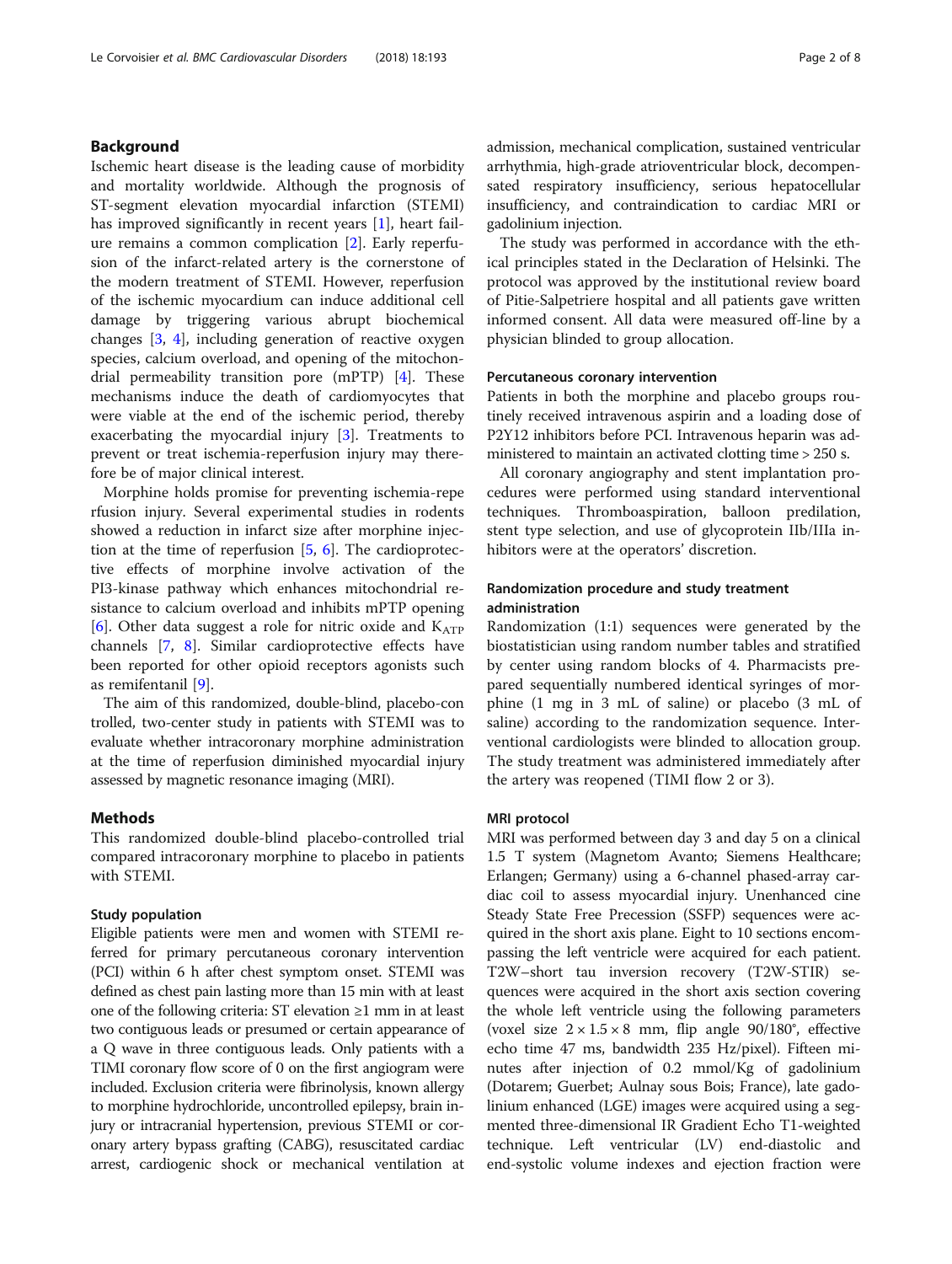<span id="page-2-0"></span>measured from SSFP images using dedicated software (SyngoVia; Siemens Healthcare). The extent of myocardial edema was quantified on the T2W images using semiautomatic detection with the full width at half-maximum approach on a dedicated software (cvi42; Circle Cardiovascular Imaging Inc., Calgary, Alberta, Canada). Same approach (full width at half-maximum method) was used to calculate infarct size. LV mass was calculated by countering inner and outer boundaries of the LV wall on LGE images. Infarct size and LV mass were expressed in grams (myocardial density: 1.05 g/ml). The relative proportion of myocardial infarction was calculated by dividing infarct size by total LV mass.

#### Transthoracic echocardiography

Transthoracic echocardiography was performed on days 1 and 6. Left ventricular ejection fraction (LVEF) was calculated from parasternal long axis and apical four-chamber views using the biplane Simpson's method.

### Study endpoints

The primary endpoint was infarct size/LV mass ratio measured by MRI between days 3 and 5. Secondary endpoints included the ratio of infarct size over area at risk measured by MRI, the areas under the curves (AUCs) of serum creatine kinase and troponin T levels (measured every 4 h during the first 24 h then every 6 h during the next 48 h), LVEF measured by echocardiography on days 1 and 6, infarct size/LV mass ratio by MRI after 1 year, and clinical outcome after 3 months and 1 year.

#### Sample size estimation

A previous study reported a mean infarct size measured by MRI of  $14\% \pm 6\%$  of LV mass [[10](#page-7-0)]. The estimated relative decrease in infarct size/LV mass after intracoronary morphine in preclinical studies was at least 33% [[6\]](#page-7-0). To have 90% power for detecting a 33% decrease with alpha set at 5%, 36 patients were needed in each group. Assuming that 30% of patients would not be evaluable (e.g., due to a contraindication to MRI, consent withdrawal, or poor MRI acquisition), 91 patients were included in this study.

#### Statistical analysis

Continuous variables are described as mean ± standard deviation and categorical variables as numbers (%). For the primary outcome, patients were assessed according to randomized treatment group under the intent-to-treat (ITT) principle. Continuous variables were compared using the Student or Mann-Whitney test, depending on the normality of distributions as assessed by the Shapiro-Wilk test, and categorical variables using the chi-square test or Fisher's exact test, as appropriate. Pearson or Spearman correlation coefficients were computed to assess relationships between selected continuous parameters (i.e.

troponin T and creatine kinase AUCs against infarct size/ left ventricular mass ratio), as appropriate. All  $p$  values were two-sided, and  $p$  values lower than 0.05 were considered statistically significant. All analyses were performed using Stata V14.1 (StataCorp, College Station, TX, USA).

## Results

## Population characteristics

We included 91 patients with STEMI, who were randomly assigned to intracoronary injection of either morphine or placebo at the time of reperfusion. One patient withdrew consent after study inclusion, leaving 90 patients in the intention-to-treat population (Fig. 1).

There was no difference in baseline characteristics and concomitant therapies between both groups. The distribution of the culprit arteries was well balanced between the two arms. Most patients (93.3%) received glycoprotein (GP) IIb/IIIa receptor inhibitors or bilavirudin (Table [1\)](#page-3-0).

#### Safety of intracoronary injection

Intracoronary injection of the study medication was associated with asymptomatic hypotension in two patients, one in each group. At the end of the procedure, the groups had no significant differences in rates of slow flow, distal embolism, or intra-stent residual thrombosis. The proportions of patients with myocardial blush grade II (21.1% vs. 30.0% in morphine and placebo groups, respectively) or III (47.4% vs. 40.0%) were similar in the two groups  $(p = 0.96)$  (Table [2\)](#page-3-0).

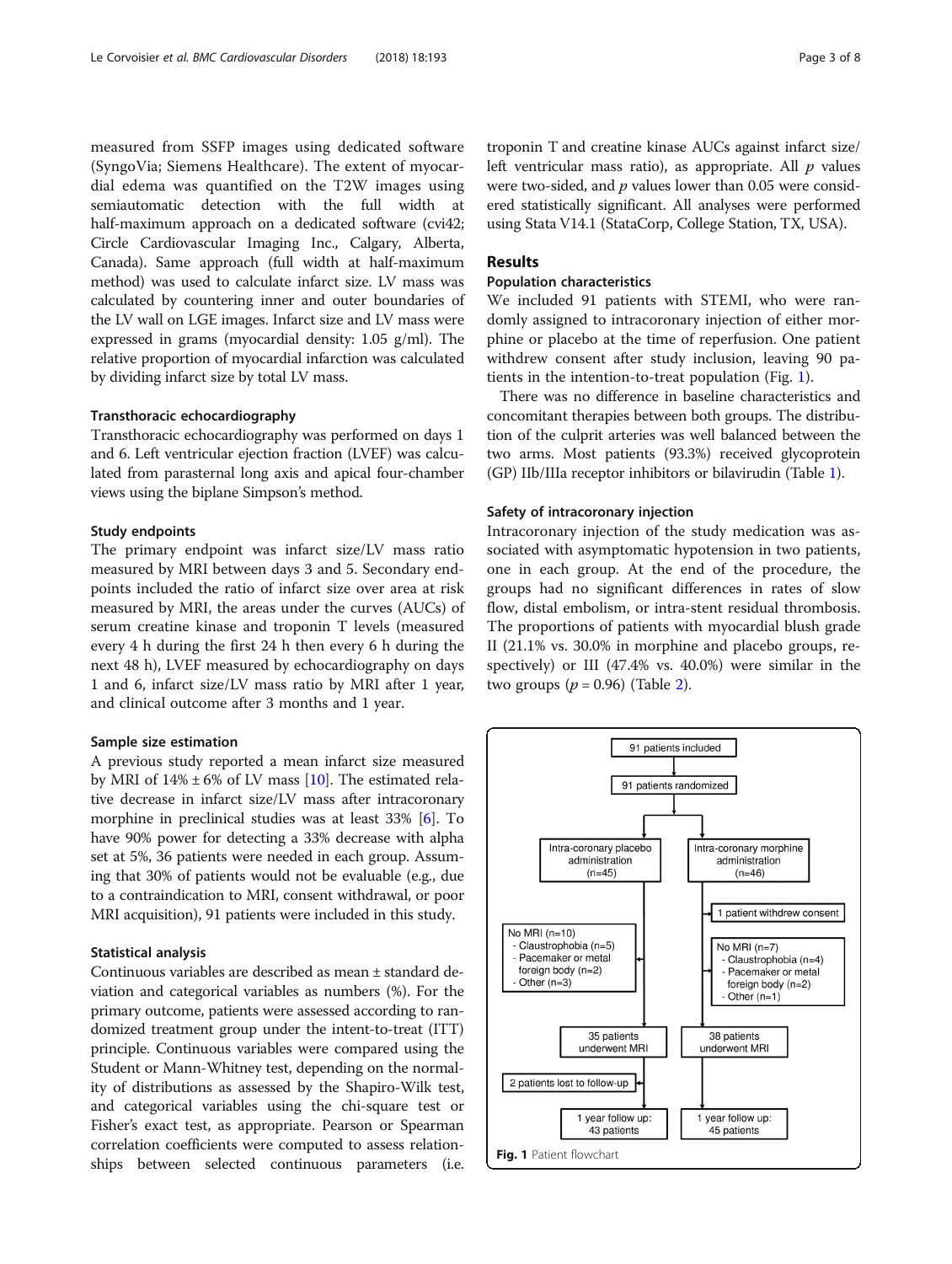## <span id="page-3-0"></span>Table 1 Patient characteristics

|                                                          | Morphine group<br>$(n = 45)$ | Placebo group<br>$(n = 45)$ |
|----------------------------------------------------------|------------------------------|-----------------------------|
| Patient characteristics                                  |                              |                             |
| Age, y <sup>a</sup>                                      | $59.9 \pm 13.2$              | $56.5 \pm 10.6$             |
| Male/female, n (%)                                       | 36 (80.0)/9 (20.0)           | 37 (82.2)/8 (17.8)          |
| Diabetes mellitus, n (%)                                 | 8(17.8)                      | 5(11.1)                     |
| Hypercholesterolemia, n (%)                              | 14(31.1)                     | 13 (28.9)                   |
| Smokers (current or former), n (%)                       | 33 (73.3)                    | 31 (68.8)                   |
| Hypertension, n (%)                                      | 20 (44.4)                    | 16(35.6)                    |
| Body mass index, kg/m <sup>2 a</sup>                     | $27.0 \pm 4.1$               | $26.0 \pm 2.9$              |
| Medical history, n (%)                                   |                              |                             |
| History of coronary artery disease                       | 4(8.9)                       | 4(8.9)                      |
| History of heart failure                                 | 0(0.0)                       | 0(0.0)                      |
| Clinical characteristics                                 |                              |                             |
| Symptom-to-balloon time, min <sup>a</sup>                | $189 \pm 87$                 | $193 \pm 108$               |
| Killip class $> 1$ , n (%)                               | 1(2.2)                       | 1(2.2)                      |
| Sustained ventricular arrhythmia before admission, n (%) | 0(0.0)                       | 2(4.4)                      |
| Location of the culprit lesion, n (%)                    |                              |                             |
| Left anterior descending artery                          | 23(51.1)                     | 20 (44.4)                   |
| Circumflex coronary artery                               | 4(8.9)                       | 8(17.8)                     |
| Right coronary artery                                    | 18 (40.0)                    | 17 (37.8)                   |
| Rentrop score, n (%)                                     |                              |                             |
| $\mathbf{0}$                                             | 28 (62.2)                    | 29 (64.5)                   |
| 1                                                        | 10(22.2)                     | 10(22.2)                    |
| $2 - 3$                                                  | 7(15.6)                      | 6(13.3)                     |
| Number of diseased vessels, n (%)                        |                              |                             |
| $\overline{1}$                                           | 34 (75.6)                    | 36 (80.0)                   |
| $\geq$ 2                                                 | 11(24.4)                     | 9(20.0)                     |
| Concomitant therapy, n (%)                               |                              |                             |
| Aspirin                                                  | 45 (100.0)                   | 44 (97.8)                   |
| P2Y12 receptor blockers                                  | 44 (97.8)                    | 44 (97.8)                   |
| GPIIb-Illa receptor inhibitors/bilavirudin               | 22(48.9)/20(44.4)            | 26(57.7)/16(35.6)           |
| Intravenous morphine injection                           | 11(24.4)                     | 11(24.4)                    |

# Table 2 Safety of intracoronary injection

|                                 | Morphine group<br>$(n = 45)$ | Placebo group<br>$(n = 45)$ | $P$ value |
|---------------------------------|------------------------------|-----------------------------|-----------|
| Safety of IC injection, n (%)   |                              |                             |           |
| Hypotension                     | 1(2.2)                       | 1(2.2)                      | 1.00      |
| Ventricular arrhythmia          | 0(0.0)                       | 0(0.0)                      | 1.00      |
| PCI results, n (%)              |                              |                             |           |
| Slow flow                       | 1(2.2)                       | 1(2.2)                      | 1.00      |
| Intra-stent residual thrombosis | 3(6.7)                       | 7(15.6)                     | 0.18      |
| Distal embolism                 | 2(4.4)                       | 3(6.7)                      | 1.00      |

IC intracoronary, PCI percutaneous intracoronary intervention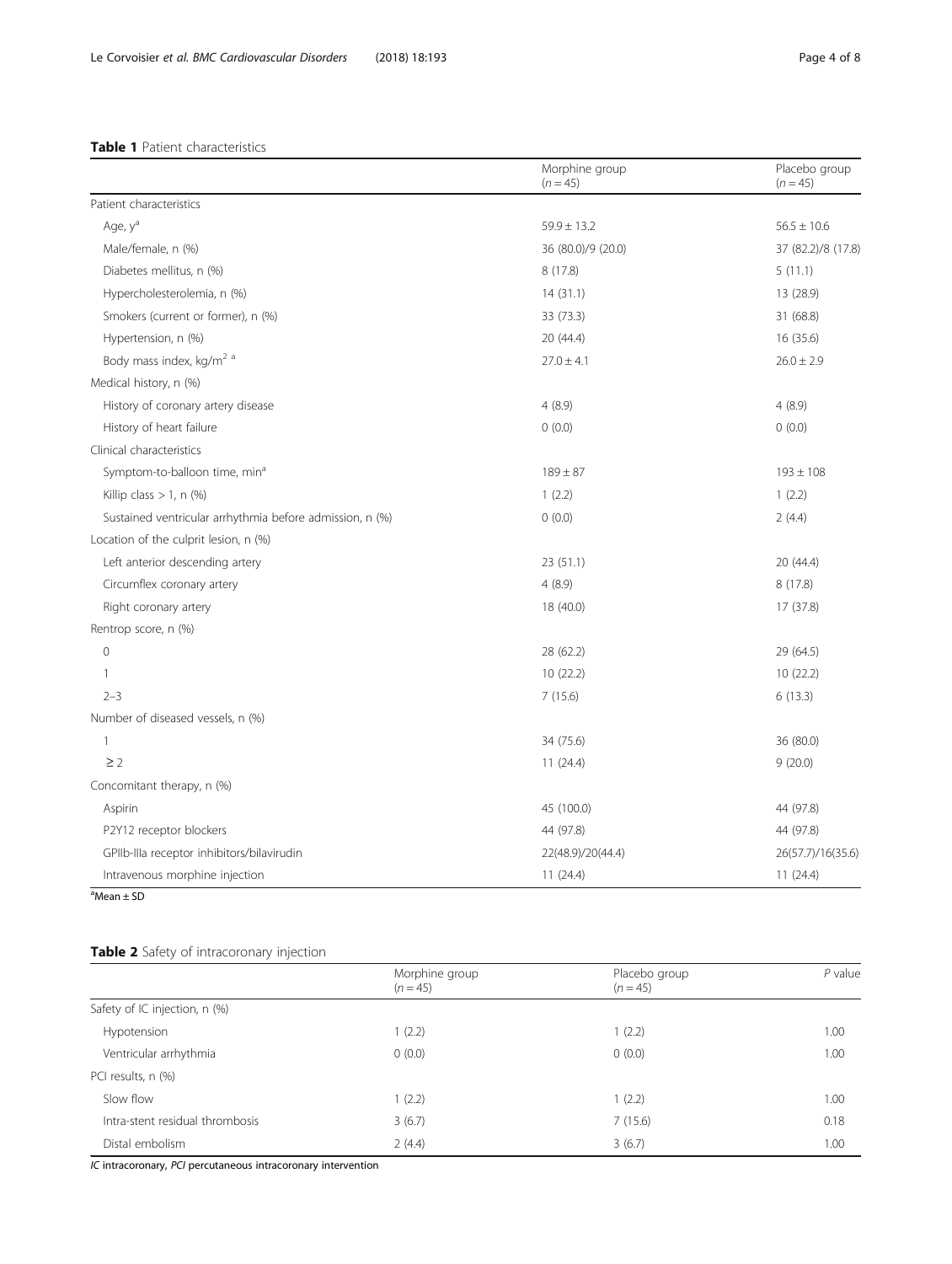## Infarct size

Myocardial injury was assessed by MRI (Fig. [1\)](#page-2-0). Infarct size/LV mass ratio was not significantly improved by intracoronary morphine  $(27.2 \pm 15.0\% \text{ vs. } 30.5 \pm 10.6\%$ with placebo,  $p = 0.28$ ). Infarct size remained similar in the two groups when adjusted on the area at risk (Table 3). A per-protocol analysis led to the same conclusion as did the intention-to-treat analysis.

These results are supported by cardiac enzyme release. Morphine did not significantly reduce  $AUC_{0-72}$  h values for troponin T (70,979 [36,726-100,070] A.U. vs. 61,443 [46,330-97,460] A.U. with placebo,  $p = 0.71$ ) and creatine kinase (18,815 [11,829-28,389] A.U. vs. 18,721 [13,515-25,994] A.U. with placebo,  $p = 0.79$ ). Neither were peak troponin T or creatine kinase values significantly different (Fig. [2](#page-5-0)). Infarct size assessed by MRI correlated strongly with enzyme release (troponin T:  $r = 0.73$ ,  $p < 0.0001$ ; creatine kinase:  $r = 0.68$ ,  $p < 0.0001$ ).

#### Left ventricular systolic function

LVEF assessed by echocardiography was similar in the morphine and placebo groups on day  $1$  (49.7%  $\pm$  10.3%) vs.  $49.3\% \pm 9.3\%, p = 0.84$  and day 6  $(48.5\% \pm 10.2\% \text{ vs.})$ 49.0%  $\pm$  8.5%,  $p = 0.86$ ). The percentage of patients with LV systolic dysfunction defined as LVEF below 45% was not significantly lower with morphine (29.5% vs 26.7% with placebo,  $p = 0.76$ ). Diastolic function assessed based on the  $E/E'$  ratio was similar in the two groups  $(8.2 \pm 2.5)$ vs 7.9  $\pm$  3.5,  $p = 0.73$ ). Similarly, MRI showed no significant differences in LV structural or functional parameters on day 3–5 (Table 3).

## One-year outcomes

MRI performed after one year showed similar infarct size/LV mass ratio  $(21.4 \pm 9.8\% \text{ vs. } 23.0 \pm 8.0\% \text{ in } \text{pla-}$ cebo,  $p = 0.51$ ) and LVEF (52.2% ± 10.3% vs. 53.3% ± 11.4%,  $p = 0.71$ ) values in the two groups. The frequency of major adverse cardiac events (MACEs) after 12 months was not lower in the morphine group: MACEs occurred in 7 (15.6%) patients in the morphine

|  | Table 3 Myocardial injury assessed by MRI |  |  |  |  |
|--|-------------------------------------------|--|--|--|--|
|--|-------------------------------------------|--|--|--|--|

|                                   | Morphine group<br>$(n = 38)$ | Placebo group<br>$(n = 35)$ | $P$ value |
|-----------------------------------|------------------------------|-----------------------------|-----------|
| LV mass, q                        | $131 \pm 34$                 | $128 + 33$                  | 0.63      |
| Infarct size, q                   | $36.6 + 22.5$                | $39.5 + 17.7$               | 0.54      |
| Infarct size/LV mass, %           | $27.2 + 15.0$                | $30.5 + 10.6$               | 0.28      |
| Area at risk/LV mass, %           | $31.3 + 12.5$                | $36.0 + 11.2$               | 0.15      |
| Infarct size/Area at risk. %      | $80.5 + 19.4$                | $84.1 + 19.5$               | 0.49      |
| LV ejection fraction, %           | $49.2 + 11.0$                | $47.6 + 8.7$                | 0.50      |
| LV end-diastolic volume, $mL/m^2$ | $82.2 + 16.8$                | $78.4 + 21.6$               | 0.41      |
| LV end-systolic volume, $mL/m2$   | $42.5 \pm 14.9$              | $41.7 + 15.7$               | 0.83      |

LV left ventricle

group and 8 (18.6%) patients in the placebo group. The most common MACE was unplanned admission for decompensated heart failure. Stent thrombosis occurred in one patient in each group. All MACEs were ascribed by the investigators to the underlying cardiovascular disease (Table [4\)](#page-5-0).

### Subgroup analyses

Post-hoc analyses were performed to examine the consistency of results across subgroups and to generate hypotheses to explain the study results. All tests for interaction were non-significant for age, sex, symptom-to-balloon time, and hypercholesterolemia, with  $p$  values > 0.20. Diabetes was common in the study population and may have been a confounder. The test for interaction between diabetes and treatment effect found a  $p$  value of 0.17. An analysis in the subgroup without diabetes showed a trend toward an improvement in the primary endpoint in the morphine group (22.5% [14–33] vs. 27.5% [22–41],  $p = 0.053$ ). In contrast, no effect was evidenced in the subgroup of diabetic patients  $(35\% [29-48] \text{ vs. } 31\% [28-36], p = 0.36).$ 

#### **Discussion**

The main finding from this randomized controlled trial was that intracoronary morphine, when added to an optimal reperfusion strategy, did not significantly alleviate reperfusion injury or improve secondary endpoints in patients with STEMI. Intracoronary morphine was safe, and serious adverse events occurred with similar frequencies in the two groups.

In recent years, many experimental studies suggested that opioid receptor agonists used in everyday practice might protect the heart against ischemia-reperfusion injury [[5,](#page-7-0) [6](#page-7-0)]. A few clinical trials evaluated whether these preclinical data translated into clinical benefits, in various settings. A small pilot study showed a reduction in myocardial ischemia after intracoronary morphine during elective PCI [[11\]](#page-7-0). In another randomized controlled trial in patients with STEMI, intravenous morphine injection combined with remote ischemic postconditioning improved the resolution of ST-segment elevation [[12\]](#page-7-0). In contrast, intracoronary morphine failed to reduce myocardial injury assessed by MRI in an open-label randomized study in patients with STEMI, among whom less than 10% received GP IIb/IIIa receptor inhibitors [[13\]](#page-7-0).

The potential cardioprotective effect of opioid agonists has also been investigated during cardiac surgery. Murphy et al. reported that morphine administration improved LV function recovery after CABG compared to fentanyl [[14\]](#page-7-0). A possible explanation is the greater affinity of morphine for δ-opioid receptor subtypes. Similarly, morphine-induced postconditioning reduced cardiac injury in patient undergoing tetralogy of Fallot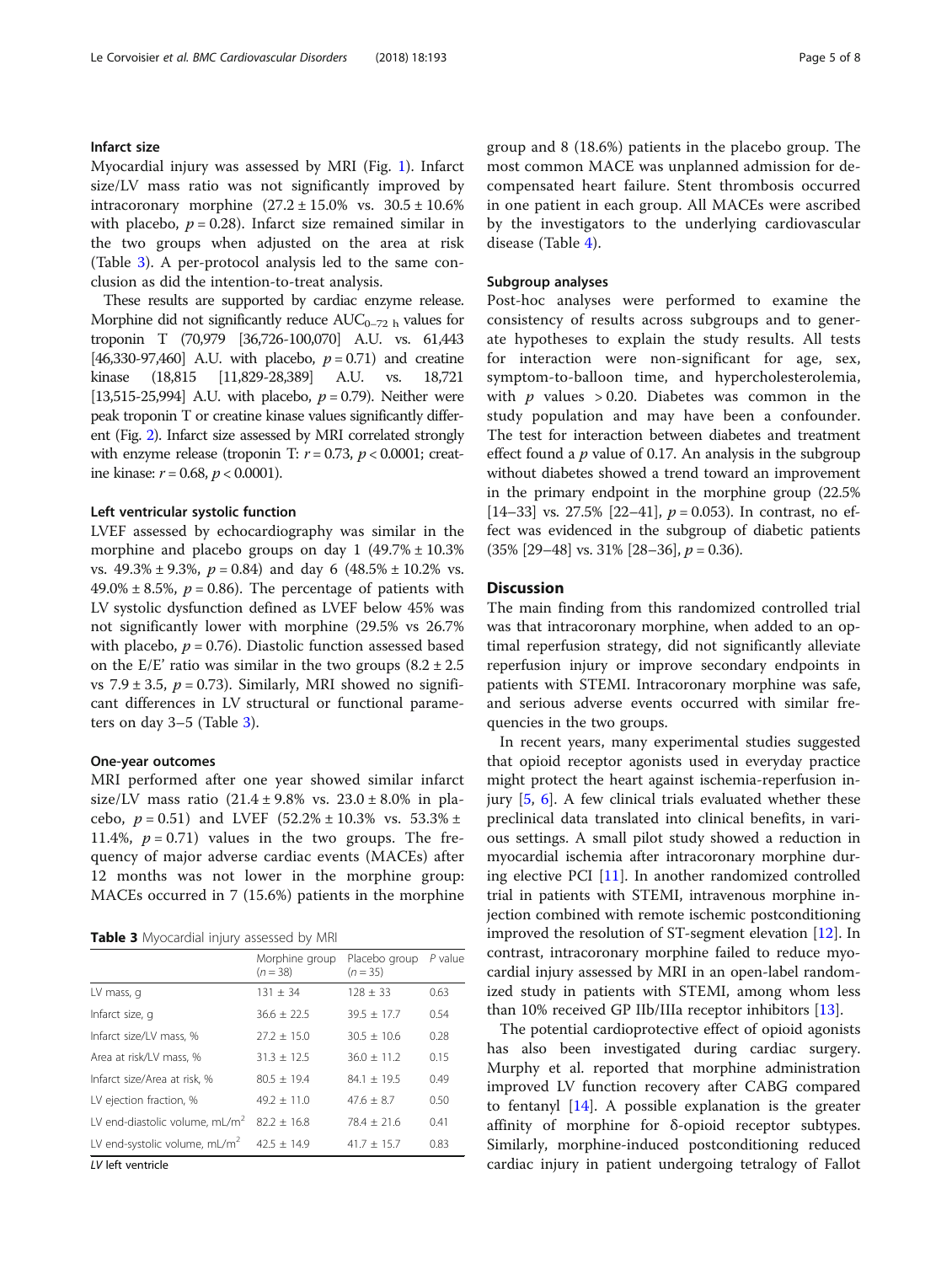<span id="page-5-0"></span>

correction [[15](#page-7-0)]. Another randomized controlled trial demonstrated a cardioprotective effect of the opioid agonist remifentanil during CABG in patients managed with standardized anesthesia protocol [\[16](#page-7-0)]. The need for inotropic support after the intervention was reduced in patients given remifentanil. Taken together, these studies suggest that opioid agonists may have a cardioprotective effect during cardiac surgery.

The MIAMI study was designed to assess the potential cardioprotective effects of morphine in STEMI patients. The dose was selected based on previous experimental studies [[6\]](#page-7-0). Intracoronary injection was chosen to allow a rapid activation of target receptors without systemic effect. However, in our study, intracoronary morphine did not significantly reduce reperfusion injury in patients with STEMI undergoing optimal reperfusion therapy.

| Table 4 One-year clinical outcomes |  |
|------------------------------------|--|
|------------------------------------|--|

|                                     | Morphine group<br>$(n = 45)$ | Placebo group<br>$(n = 43)$ | $P$ value |
|-------------------------------------|------------------------------|-----------------------------|-----------|
| Major adverse cardiac events, n (%) | 7(15.6)                      | 8(18.6)                     | 0.70      |
| Cardiovascular death                | 0(0.0)                       | 1(2.3)                      |           |
| Heart failure                       | 2(4.4)                       | 2(4.6)                      |           |
| <b>STEMI</b>                        | 1(2.2)                       | 1(2.3)                      |           |
| Stable angina                       | 3(6.7)                       | 3(7.0)                      |           |
| Sustained ventricular arrhythmia    | 1(2.2)                       | 1(2.3)                      |           |
| Other clinical events, n (%)        | 5(11.1)                      | 4(9.3)                      | 0.78      |
| Non-cardiovascular death            | 1(2.2)                       | 0(0.0)                      |           |
| CABG                                | 1(2.2)                       | 2(4.6)                      |           |
| Elective PCI                        | 3(6.7)                       | 2(4.6)                      |           |

CABG coronary artery bypass grafting, PCI percutaneous coronary intervention, STEMI ST-elevation myocardial infarction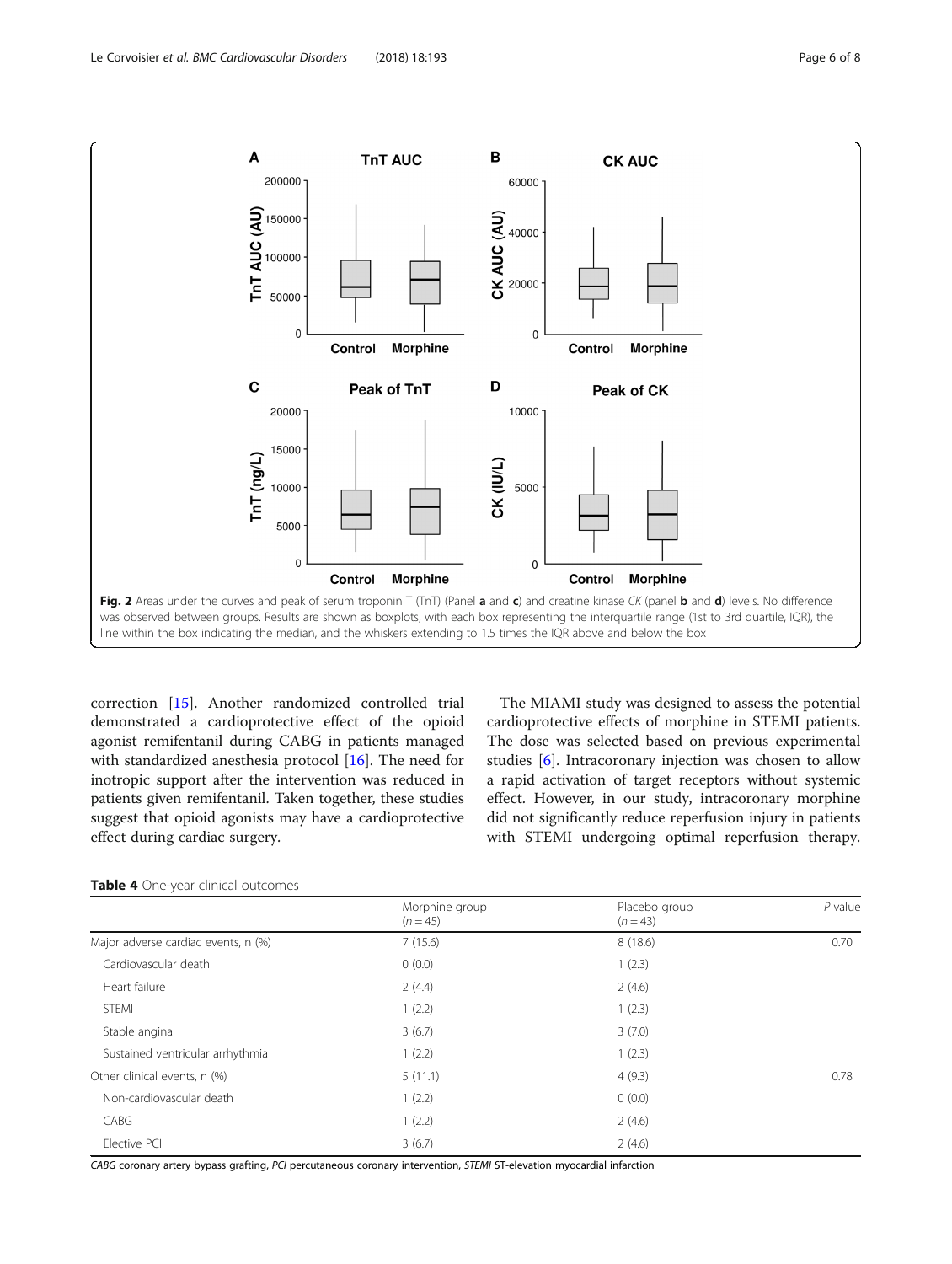Most of the clinical studies designed to translate experimental findings on cardioprotection to clinical settings produced mixed or negative results [\[17,](#page-7-0) [18\]](#page-7-0). Several hypotheses may explain these discrepancies. Some comorbidities may jeopardize the effectiveness of cardioprotective strategies after myocardial ischemia-reperfusion [\[19\]](#page-7-0). In experimental models, the effect of ischemic postconditioning is reduced or even abolished in animal models with hypercholesterolemia or diabetes [[20](#page-7-0), [21\]](#page-7-0). Loss of cardioprotection was associated with impaired activation of the reperfusion injury salvage kinase pathway [\[7,](#page-7-0) [22](#page-7-0), [23](#page-7-0)]. No clinical trial has specifically investigated the effect of pharmacological cardioprotection in patients with comorbidities. However, Yetgin et al. showed in 634 patients treated with multiple balloon inflations during primary PCI, that the effect of ischemic postconditioning was more pronounced in the absence of diabetes [\[24\]](#page-7-0). Therefore, we cannot exclude that the presence of comorbidities in some patients contributed to explain our results.

Recently, concern has been raised about the use of intravenous morphine as an analgesic in patients with STEMI [\[25](#page-7-0)]. Several studies demonstrated interactions between morphine and P2Y12 receptor inhibitors, leading to impaired gastrointestinal absorption, decreased concentration of active metabolites, and delayed antiplatelet activity [\[26](#page-7-0), [27\]](#page-7-0). Several strategies have been proposed to overcome this interaction, including concomitant administration of GP IIb/IIIa receptor inhibitors [[25,](#page-7-0) [26\]](#page-7-0). The most clinically relevant issue is whether alterations in the pharmacokinetics of P2Y12 receptor inhibitors affect clinical outcomes in patients simultaneously treated with multiple antithrombotic drugs. A subgroup analysis of data from the ATLANTIC study showed that morphine therapy may interact with ST-segment elevation resolution before PCI in patients with STEMI [[28\]](#page-7-0). However, this finding was not associated with a difference in infarct-related artery patency at the time of primary PCI. The impact of preadmission intravenous morphine therapy on patient outcomes was assessed using data from the prospective multicenter nationwide FAST-MI registry [[29](#page-7-0)]. Of the 2438 patients with STEMI, 19% received morphine. After adjustment for baseline characteristics, morphine therapy did not predict the one-year clinical outcome. Results were similar in the subgroup of patients treated with P2Y12 receptor inhibitors before hospital admission [\[29](#page-7-0)]. Similarly, in another cohort of 969 patients with acute anterior STEMI, prehospital morphine therapy was not associated with one-year mortality [\[30](#page-7-0)].

Both the route of administration and the dose of morphine differed markedly between these previous studies and the present study. However, our trial adds new evidence to the morphine debate. Intracoronary morphine had no adverse effect on infarct size in randomized

patients. Clinical outcomes were similar with morphine and the placebo. The overall rate of serious adverse events was comparable to that seen in a recent similar trial.

One limitation of this study should be noted. Our study was powered to detect a difference in the primary endpoint, and the subgroup analyses remain exploratory.

#### **Conclusions**

The MIAMI trial reported here assessed whether adding intracoronary morphine to optimal PCI diminished reperfusion injury in patients with STEMI. Intracoronary morphine was safe but did not significantly diminish LV infarct size or improve LV systolic function.

#### **Abbreviations**

AUC: Area under the curve; CABG: Coronary artery bypass grafting; GP IIb/IIIa receptor inhibitors: Glycoprotein IIb/IIIa receptor inhibitors; LVEF: Left ventricular ejection fraction; mPTP: Mitochondrial permeability transition pore; MRI: Magnetic resonance imaging; PCI: Percutaneous coronary intervention; STEMI: ST-segment elevation myocardial infarction

#### Acknowledgements

Not applicable

#### Funding

This work was supported by a grant from the French Society of Cardiology. The French Society of Cardiology had no role in the study design, data collection, analysis, interpretation, or writing of the manuscript.

#### Availability of data and materials

The datasets used during the current study are available from the corresponding author on reasonable request in agreement with the French law.

#### Authors' contributions

PLC, RG, PFL, EA, MP, JT, SG, SC, RA, DB, GM, JLDR, AB, BG, JFD and ET contributed to the conception and design of the study. PLC, RG, PFL, DB, RA, JLDR, AB, BG and ET were in charge of interpretation of the data and coordination of the study. EA was in charge of the statistical analysis and interpretation of data. MP was in charge of preparation of drugs and assessment of drug stability. JFD performed and interpreted all MRI. JT performed and interpreted all echography. SG, SC, GM, JT, JLDR and ET were in charge of all invasive procedures and interpreted angiographic results. All authors drafted the manuscript or revising it for important intellectual content. All authors approved the manuscript submitted.

#### Ethics approval and consent to participate

The study was performed in accordance with the ethical principles stated in the Declaration of Helsinki and good clinical practice principles. The protocol was approved by an ethics committee (institutional review board of the Pitie-Salpetriere hospital, Paris, France) and all patients gave written informed consent.

#### Consent for publication

Not applicable

#### Competing interests

The authors declare that they have no competing interests.

#### Publisher's Note

Springer Nature remains neutral with regard to jurisdictional claims in published maps and institutional affiliations.

#### Author details

<sup>1</sup>Department VERDI, Inserm, CIC1430, AP-HP, Henri Mondor Hospital, 51 Avenue du Maréchal de Lattre de Tassigny, F-94010 Creteil, France. <sup>2</sup>Inserm, U955 team 3, F-94010 Creteil, France. <sup>3</sup>Interventional Cardiology Unit, AP-HP Henri Mondor Hospital, F-94010 Creteil, France. <sup>4</sup>Department of Public Health and CEPIA EA7376, AP-HP, Henri Mondor Hospital, F-94010 Creteil, France.